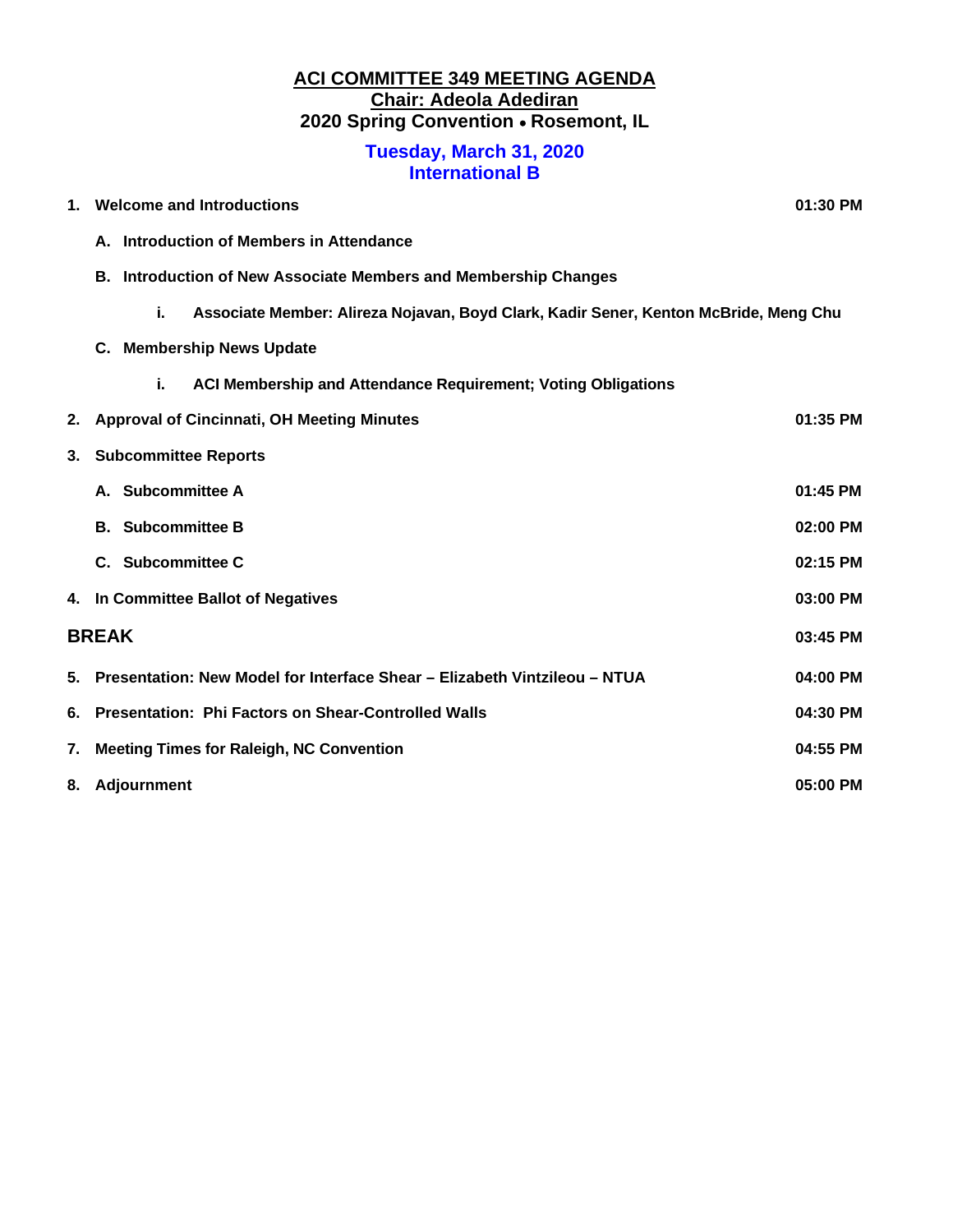## **ACI 349 Subcommittee A (Materials): Partha Ghosal & Subcommittee B (Design): Branko Galunic 2020 Spring Convention Rosemont, IL**

## **Monday, March 30, 2020 Paris**

| 1. Call to Order - Introductions of All Attendees                                                                                                                                                                                                                          | 01:00 PM |
|----------------------------------------------------------------------------------------------------------------------------------------------------------------------------------------------------------------------------------------------------------------------------|----------|
| 2. Approval of Cincinnati, OH Meeting Minutes                                                                                                                                                                                                                              | 01:10 PM |
| 3. Status Update on Remaining Subcommittee A Chapters - Lisa Anderson                                                                                                                                                                                                      | 01:20 PM |
| A. Negatives on Negatives: Chapter 1 (Anderson), Chapter 20 (Scott)<br>B. Negatives: Chapter 26 (Larosche), Chapter 30 (Anderson)<br>C. Not Drafted (Anderson): Chapter 2, Chapter 3, Commentary References                                                                |          |
| 4. BREAK                                                                                                                                                                                                                                                                   | 02:00 PM |
| 5. Status Update on Remaining Subcommittee B Chapters - Amit Varma                                                                                                                                                                                                         | 02:15 PM |
| A. Negatives on Negatives: Chapter 5 (Adediran), Chapter 12 (Saxena)<br>B. Negatives: Chapter 8 (Al-Shawaf), Chapter 21 (Adediran)/Chapter 31 (Anderson),<br>Chapter 22 (Anderson), Chapter 24 (Hookham), Chapter 28 (Bhardwaj),<br>C. Open Ballot: Chapter 18 (Cantarero) |          |
| 6. Adjournment of Meeting                                                                                                                                                                                                                                                  | 04:30 PM |